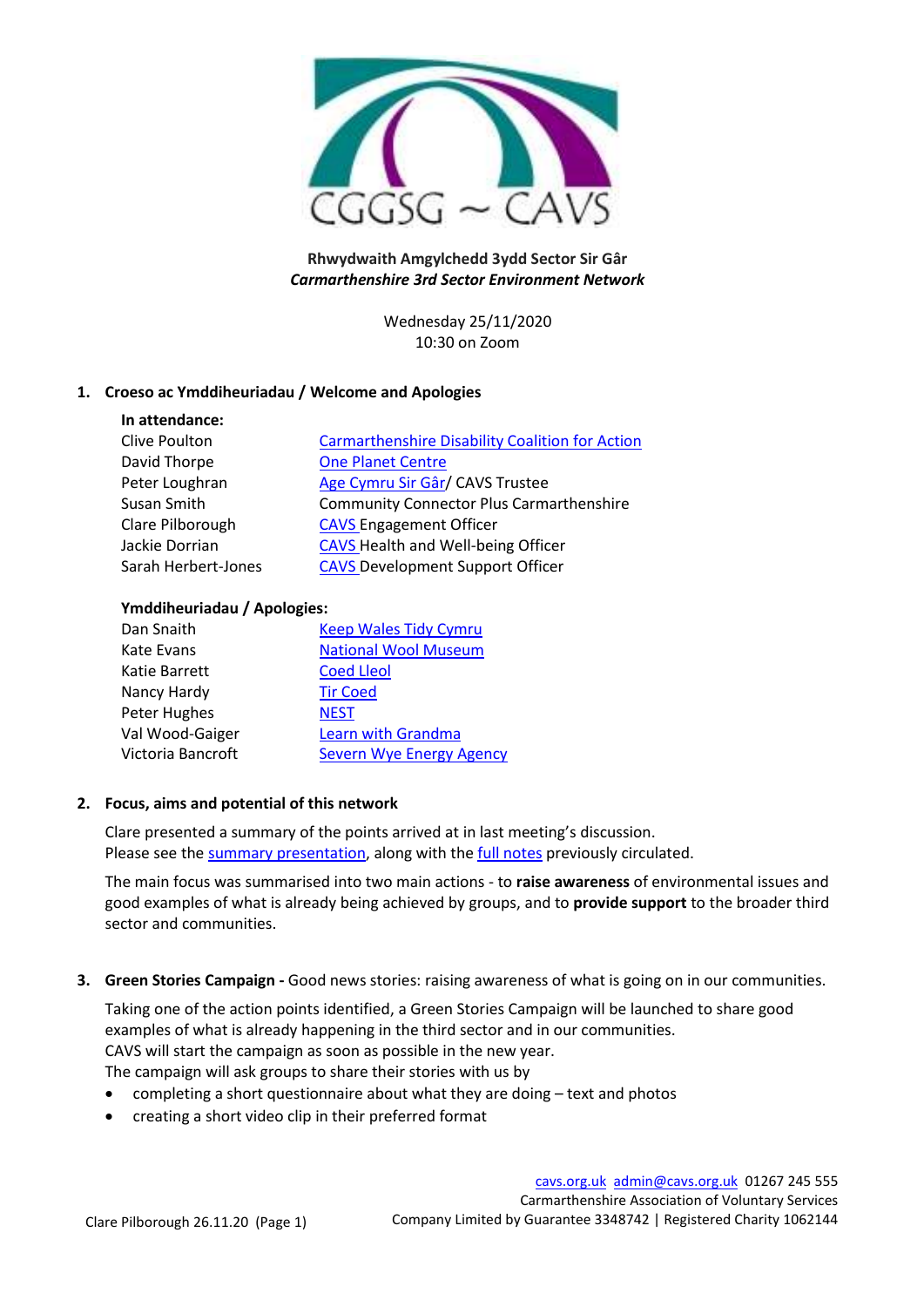These stories and video clips can then be compiled and shared digitally, via email, social media and websites, and if possible also as part of th[e Connect2Kindness](https://connecttokindness.wales/) project.

Groups will be asked to register and add relevant information to [Infoengine/Dewis](https://en.infoengine.cymru/) if they do not already have a presence on there.

This is a first step in raising awareness of good practice happening and hence also the environmental issues.

## **4. The PSB Healthy Environment Delivery Group**

Information points from the meeting on 03.11.20

- **Tree planting project** the group is looking at developing a scheme in Carmarthenshire and would want to involve 3<sup>rd</sup> sector organisations and community groups. They are waiting for funding confirmation will update the group when more information is available.
- **Climate resilience pilot research** [project in Newcastle Emlyn](http://www.cavs.org.uk/newcastle-emlyn-climate-resilience-pilot/) is continuing. The next meeting is on Thursday 26 November between 4.30 - 6.30pm building towards a Climate Resilience Plan for the area.
- Brecon Beacons National Park [Sustainable Development Fund](https://www.beacons-npa.gov.uk/communities/sustainability-2/substainable-development-fund/) is available for groups in or on the borders of the National Park.
- A proposal for a National Nature Service for Wales is being put to Welsh Government This is a countrywide movement for action to restore nature whilst building the regenerative economy

## **5. Information exchange**

**Clive Poulton -** [Carmarthenshire Disability Coalition for Action](http://www.cdcfa.org.uk/)

Clive highly recommended this film - The Need to Grow <https://grow.foodrevolution.org/?orid=732509>

'Zero waste urban farm outperforms conventional agriculture without toxic chemicals. We need regenerative agriculture. Soil scientists estimate that at the rate we are developing our farmland, we could have fewer than 60 years of soil left on earth. But the good news is that there ARE solutions, if we choose to embrace them.'

### **David Thorpe** [One Planet Centre](https://theoneplanetlife.com/) Llandovery

The One planet Centre - encourages cities to become 'One Planet' cities. 'We help organisations of all sizes reduce their ecological footprint with straightforward and proven solutions and methodologies, training and capacity building.' There are manuals/guides available on their website for cities and for individuals.

A pilot 'Solutions' website is begin developed in partnership with Swansea Environment Forum for different audiences e.g. individuals, households etc. The website will have generally applicable solutions but also specific local information – the aim is to use the model to develop further websites for different localities.

National Lottery Community Fund Survey deadline 30.11.20: Help us design our next Climate Change [funding programme](https://forms.office.com/Pages/ResponsePage.aspx?id=XuOJXZTutEeUCFzPTiSarhODu2h4zVlAsUq7APjGMJxUMUgzTlBYSFZRUk1RWUxRUUY2TkdIMDVVWC4u)

### **Susan Smith** Community Connector Plus Carmarthenshire

Important to promote positive messages and hyper-local relatable issues.

Involved wit[h Connect 2 Kindness](https://connecttokindness.wales/) an[d Connect Carmarthenshire](https://connectcarmarthenshire.org.uk/) which is about informal volunteering, helping each other within our communities, focussing on doing things locally which ends up helping the planet.